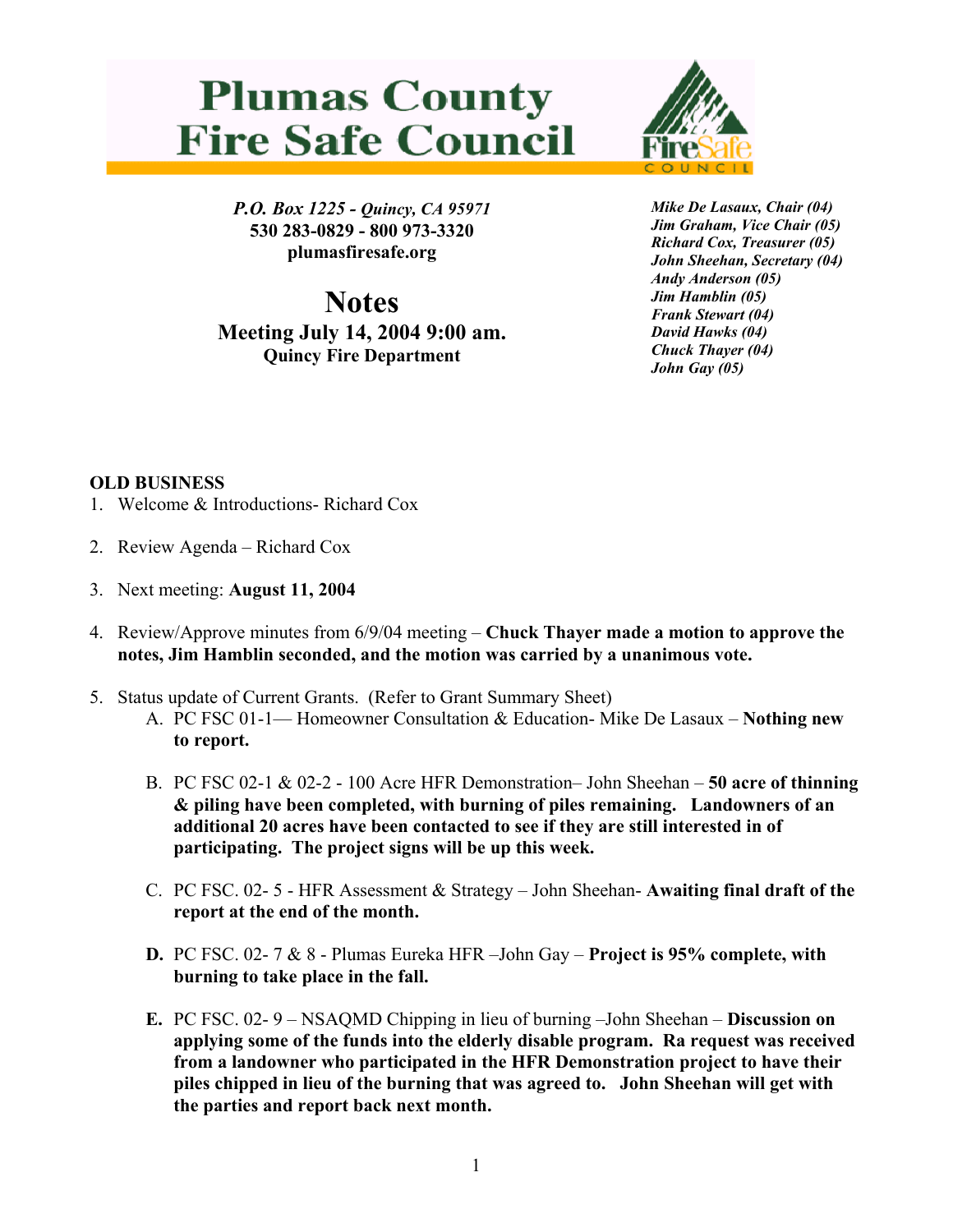- F. PC FSC. 03- 1 Outreach Delleker/Portola HFR 125 acres John Sheehan- **Nothing new to report.**
- G. PC FSC. 03- 2 & 3 Indian Falls HFR 50 acres John Sheehan **Nothing new to report.**
- H. PC FSC. 03- 4 & 5 Camp Layman HFR 50 acres- John Gay **Crews continue to work on this project, with piles to be burned in the fall.**
- I. PC FSC. 03- 6 & 7 Cromberg HFR 350 acres John Sheehan **Brian & Danielle (Wayland Resources, the retained RPF) will be meeting with property owners. The RAC also recommended funding PNF a proposed 260 acre HFR project on public lands called the Old Sloat Project, which will increase treated acres in the area.**
- J. PC FSC 03 8 & 14 Project Development, and Coordination John Sheehan – **The FS funds have been expended, and that contract closed out. Title III funds are still being used. Steve Windward, RPF, was retained to collect plot and stand data for preparation of a future grant; for Whitehawk Ranch HOA & CSD lands.**
- **K.** PC FSC 03 9 Graeagle Fuelbreak THP 200 acres John Sheehan – **This project will begin the planning & development of a THP for the Graeagle Fuelbreak. On July, 9, 2004, the RAC recommended that PNF fund this project with Title II.**
- L. PC FSC 03- 10 & 11 Quincy CSD HFR 17 acres John Sheehan – **Nothing new to report.**
- M. PCFSC 03 12 & 13 Elderly/Disabled Defensible Space John Sheehan **29 residences are complete or underway. Dick Kielhorn continues to seek out participants.**
- N. PCFSC 03-15 FSC Coordination –CY03 John Sheehan- **Progress is reflected in these notes. Ray Nichol will be working on enhancing our web site.**
- O. PCFSC 03-16 50 acres Hazardous Fuel Reduction –Delleker North **-** John Sheehan **PC FSC has received a request from Brian Wayland, the retained RPF, to expand the project by almost 350 acres with no increase in cost. The Council will be working with PNF and the landowner on this proposal.**
- P. PCFSC 03-17 FSC Coordination CY04 John Sheehan **Nothing new to report.**
- Q. PCFSC 04-1 HFR RAC Cycle 3 C Road John Sheehan **See 5. R. below.**
- R. PCFSC 04-2 C Road HFR Planning John Sheehan **Brian Wayland, RPF, is working with Ron Cross, community project leader. This project is completely funded and under contract.**
- S. PCFSC 04-3 Gold Mountain HFR Planning John Sheehan **This project will begin the planning & development of a THP for the Gold Mountain. On July, 9, 2004, the RAC recommended that PNF fund this project with Title II.**
- T. PCFSC 04-4 Canyon Dam HFR Planning John Sheehan **Nothing new to report.**